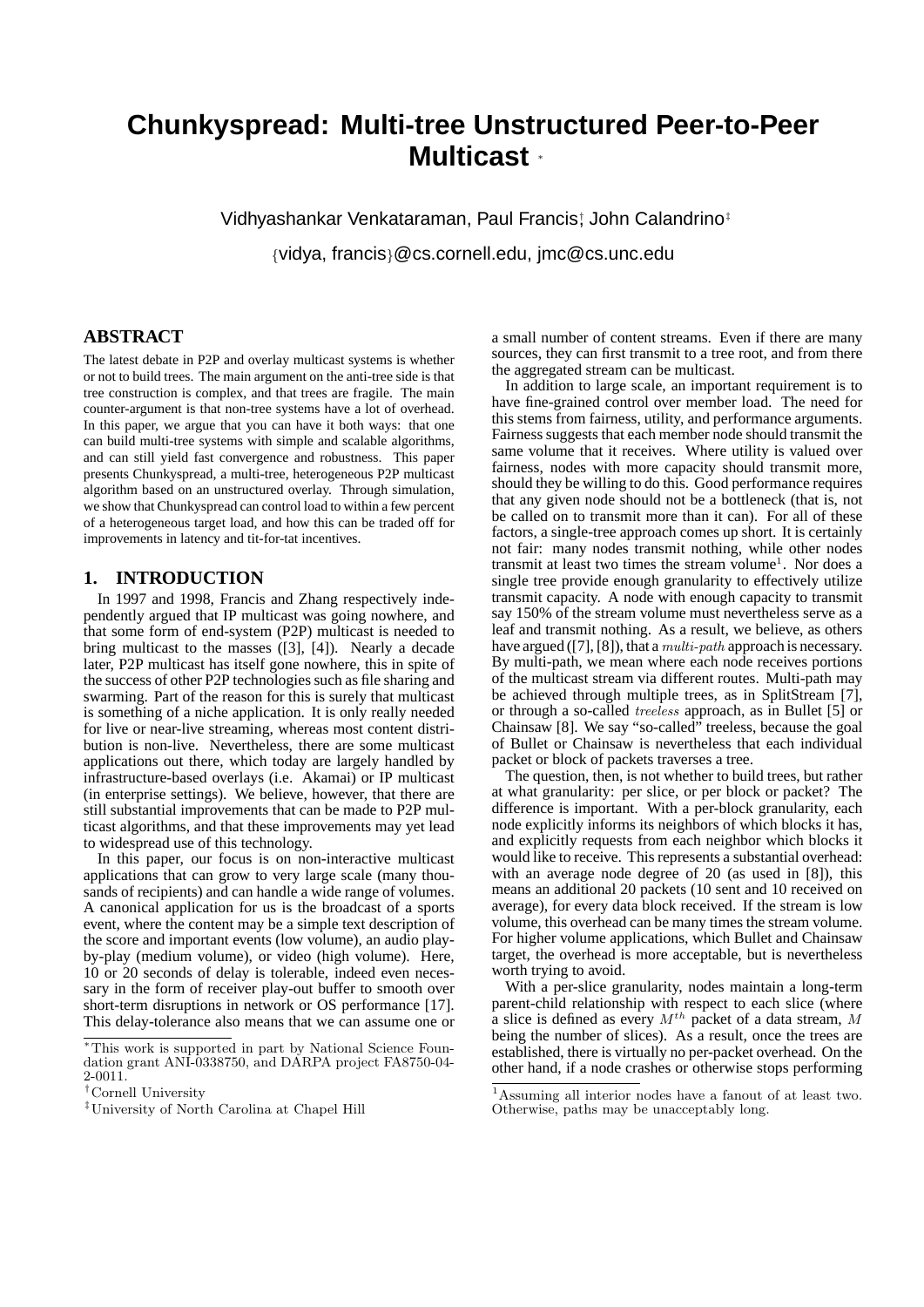adequately, all of its offspring in the tree will suddenly stop receiving some packets until the tree can be re-built. Furthermore, building a tree isn't instantaneous or free: in case of high churn, a complex tree-building algorithm may take a long time to repair completely.

Fortunately, tree-building algorithms do not need to be complex. There are two aspects to building trees: parent selection and loop detection and avoidance. In P2P environments, where one can afford a moderate amount of processing overhead per packet (in contrast with high-speed routers, for instance), loop detection is fast and easy. One needs to only tag all data packets with the identities of every node that forwarded the packet. This can be made quite efficient in terms of packet size as well as processing using bloom filters [16] (with a small probability of false positives). Loops are detected immediately by the first packet that traverses the loop. This packet can be either a data packet sent by the application, or, in the absence of such packets, a probe packet transmitted by a node to its children. Loops can be avoided by having nodes advertise the bloom filters they receive to their neighbors. A given node does not select a neighbor as a parent if the node itself appears in the parent's received bloom filter.

Using this method of loop avoidance and detection, tree building is simple. For each stream, each node selects a loop-free parent from among its neighbors. When a loop is detected (rarely), the node selects a different parent. Flooding or swarming (as in Chainsaw) may be used to kick start any given tree. While tree-building this way is indeed fast and easy, the problem is that inefficient trees may result. Some nodes may have too much transmit load, and some paths may be longer than necessary. These inefficiencies, however, can be improved over time (where time here is measured in seconds, not tens of seconds) by switching to different parents when doing so improves some measure of efficiency, such as load, latency, tit-for-tat, path disjointness, link stress, and so on.

In this paper, we present Chunkyspread, a simple multitree multicast protocol and show through simulations that it achieves good robustness and a fine-grained control over heterogeneous load, yet avoiding the per-packet overhead of treeless approaches. We also show through simulations that without affecting load by much, we can still fine-tune the trees with respect to other constraints such as latency and tit-for-tat.

# **2. THE CHUNKYSPREAD APPROACH**

Given this background, we can now describe our approach. As with Splitstream, we use striping over M multiple trees to get fine-grained control over heterogeneous load<sup>2</sup> . Each node has a target and a maximum load, both expressed as a number of stripes from zero upwards. There are no constraints on which stripes a node transmits: it may transmit any given stripe any number of times as long as it operates below its maximum.

As with Yoid [3], all nodes form a random graph. Unlike Yoid, the node degree of any node in the random graph is proportional to that node's target load (with some small probabilistic error). This requires that each node knows the minimum target load of all nodes, and the node degree associated with that minimum. We assume that this information is known by the application. The actual set of neighbors changes with membership churn such that the number of neighbors for any given node stays roughly the same over time. We discuss later how these neighbors are found. In addition to its random neighbors, a node may know of some number of nearby nodes (probably as measured by latency).

The node (or nodes) that is the source of the multicast stream also joins the random graph. This node, called the true source, has M random neighbors, and transmits each slice to one neighbor. These neighbors are called slice sources, and each is effectively the root of a multicast tree.

With this structure in place, each node runs an ongoing process whereby it periodically exchanges local information (load, latency, and looping) with its neighbors, and uses this information to determine the appropriate parent-child relationships for each tree. Within a set of constraints, each node pair locally tries to determine the best parent-child configuration. The constraints we currently have are as follows. First, there must of course be no loops. These are avoided and detected as described above. Second, any pairwise volumebased tit-for-tat constraints in force must be satisfied. Third, no node may transmit more than its maximum load. Other than the looping constraint, it is conceivable that nodes may choose to violate these constraints for short periods of time, for instance to respond quickly to node failures. We currently do not implement this.

The criteria we use to converge to the best parent-child configuration are latency and load. These criteria do not always align: there may be situations where improving latency hurts load, or vice versa. As load is the more important of the two criteria, we first insure that load is good (each node's actual load is near its target load), and only then do we try to improve latency.

In the remainder of this section, we provide more detail about how to build the random neighbor graph, and how load and latency are fine tuned.

## **2.1 Random Graph Construction:**

The random neighbor graph is the underpinning of Chunkyspread (in much the same way as RanSub [14] is the underpinning of Bullet). We use an algorithm called Swaplinks [1], which uses weighted random walks to build random graphs and to discover random nodes over that graph. The walks are weighted in such a way that nodes have fine-grained statistical control over their node degree, as well as the probability with which they are selected by random walks. Swaplinks is simple and unstructured, scales easily to any number of members, and reacts quickly to churn. Note that both Bullet and Chainsaw could utilize Swaplinks for neighbor discovery, especially if they required heterogeneity.

## **2.2 Load:**

Each node lets its neighbors know the following information: its current load (the number of slices it is transmitting), its target load  $TL$ , its maximum load  $ML$ , and upper and lower load thresholds (ULT and LLT) within which it is considered "satisfied", and outside of which it is considered "overloaded" or "underloaded". Typical numbers are  $TL = 16$ ,  $ML = 20$ ,  $ULT = 14$ , and  $LLT = 18$ . Each node

<sup>2</sup>While by load we mean transmit load, nodes in Chunkyspread can choose to receive fewer than all the slices, for instance by using Multiple Description Codes, and can independently set transmit load and receive load. Nevertheless, in this paper and in our current implementation, we assume that all nodes are receiving all stripes.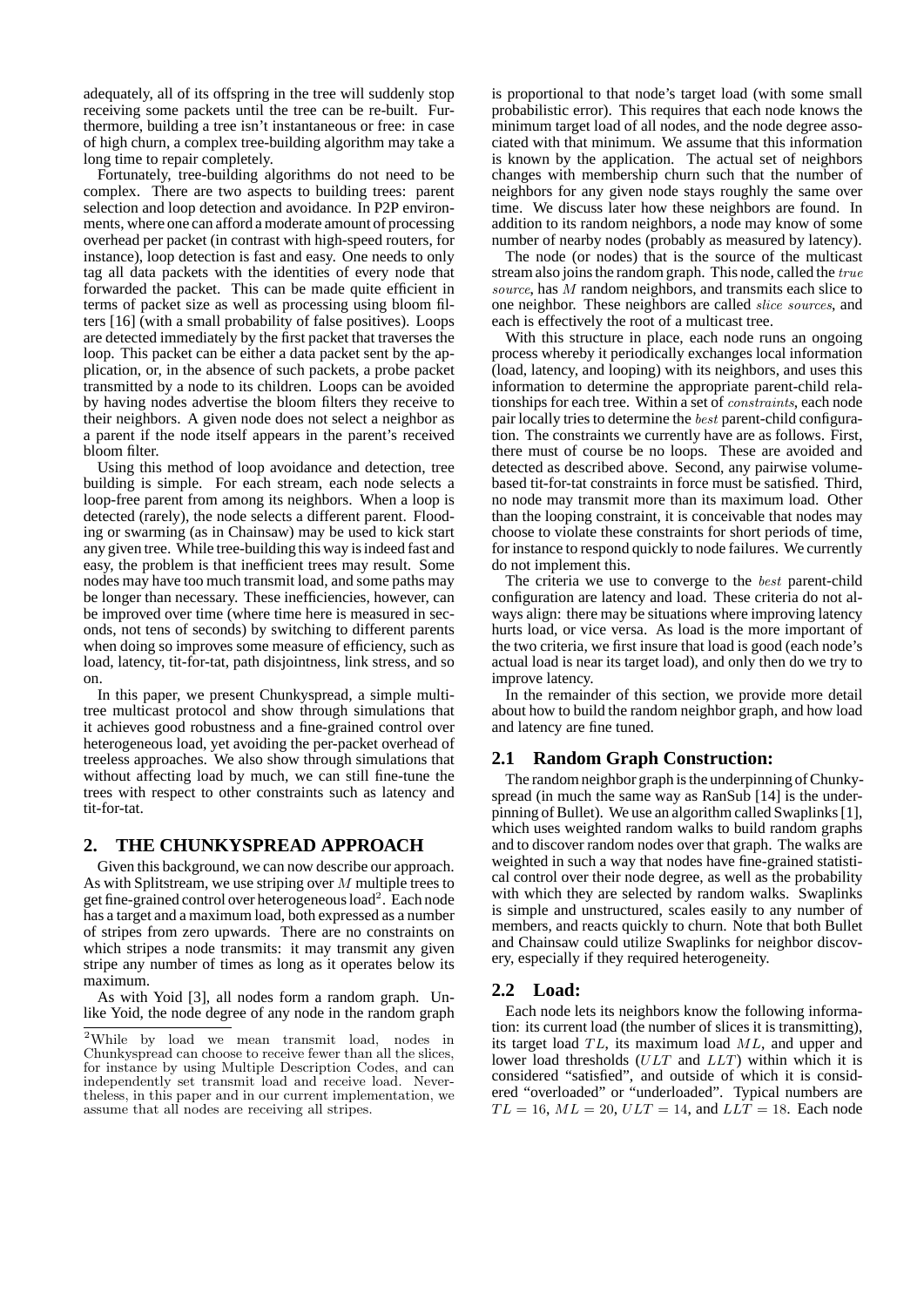periodically checks to see if it has any overloaded parents and underloaded potential parents (neighbors that would not produce a loop were they chosen as parents) for any given slice. If so, then there is an opportunity for a switch: dropping the current overloaded parent (thus reducing its load) and adding the underloaded neighbor (thus increasing its load).

To do this, the node informs its overloaded parent of the loads of a subset of its best underloaded potential parents. The parent, which may receive similar information from multiple children, picks the best candidate (the child's neighbor with the least load), and instructs the selected child to make the switch. Note that, because conditions may have changed during this exchange, each request for a switch contains the parameter in force (either load or latency, as discussed later), when the switch decision was made. If this parameter has changed considerably, the switch is aborted. Note also that, in order to prevent packet loss or duplication, the actual switch is coordinated in that the child identifies the future packet at which the old parent should stop transmitting, and the new parent should start transmitting.

#### **2.3 Latency:**

Once each node's neighbors are satisfied with respect to load, the node looks for parent switches that can improve the latency with which it receives packets. We use a novel trick that allows us to measure the relative latency with which each neighbor receives each slice without requiring synchronized clocks. Specifically, each node measures the delay at which it receives packets from each stream relative to each other. The idea is simple: a node close to a slice source in a tree will receive packets for that slice relatively *sooner* than it will receive comparable packets of other slices. If a node has a parent that is receiving a given slice late (relative to its other slices), and a potential parent that is receiving the same slice relatively early, then it should switch parents (as long as both neighbors' loads remain satisfactory). Note that nodes only make such switches if the expected improvement in latency is beyond a certain threshold.

In our current implementation, as long as all of a node's neighbors' load is in the satisfactory range, no improvements in load are made even if such improvements could be made without hurting latency. Because of this, the load balancing algorithm always makes forward progress and is guaranteed to converge. We could relax this restriction and potentially improve load further. However, we would then need to maintain a short history of recent switches to prevent rapid oscillations. The latency improving algorithm will almost always converge. On those occasions where it does not, the oscillation will be relatively slow because of the time required to produce a confident measure of delay.

## **3. EVALUATION**

We have performed a series of experiments on a packetlevel, event-driven simulator. Our simulation topologies are created by placing member nodes at random edge locations on network topologies having 5050 routers, generated by the GT-ITM topology generator [10]. Message delays are determined using the resulting distance metric. We did not simulate message loss. To scale the simulation, the simulator does not explicitly generate data packets. Control decisions, however, do take into account the delay that transmitted data packets would have seen. The random overlay is constructed using a trace file generated offline by a SwapLinks simula-



Figure 1: Excess Load Distribution



Figure 2: CDF of average overlay stretch

tor. This trace generates node joins and leaves, and triggers neighbor add and delete events.

The nodes participating in the multicast in all the simulations have a uniform download of 16 slices. For the heterogeneity experiments, we assign each node a target upload between 5 and 28 slices uniformly at random (representing total node degrees in Swaplinks between 8 and 50). This results in an average upload capacity of 16.5, thus giving the total system adequate capacity to support the multicast volume. We set  $ULT$  and  $LLT$  to be within  $\frac{2}{16}$  the target load  $TL$  (denoted as  $Tol2$ ). Maximum load  $ML$  is set to be  $\frac{5}{16}$ <sup>th</sup> above the target load *TL*. For example, with target load  $TL = 16$ , ML, ULT, and LLT are 21, 18, and 14 respectively. The heartbeat period is one second, and nodes are declared down after four seconds of no heartbeat. Parent switching decisions are made every second.

#### **3.1 Load-latency evaluation**

In the first set of experiments, 7500 nodes join the multicast at the  $0^{th}$  second. After the  $20^{th}$  second, 2500 additional nodes join at the rate of 100 joins per second. Figure 1 shows load accuracy measured as the ratio of the node's measured load to its target load. The two CDF curves correspond to the cases when there is no latency reduction (NoLatency), and when latency is reduced as long as load is within  $\frac{2}{16}$  th of the target load  $(Tol2)$ . We see that Chunkyspread provides excellent control over load. Even with latency reduction, only 10% of nodes exceed their target by more than 10%, and virtually all nodes are within 20% of the target load.

The algorithm fully converged 95 seconds after the last join. It is to be noted that this is the time taken for the load-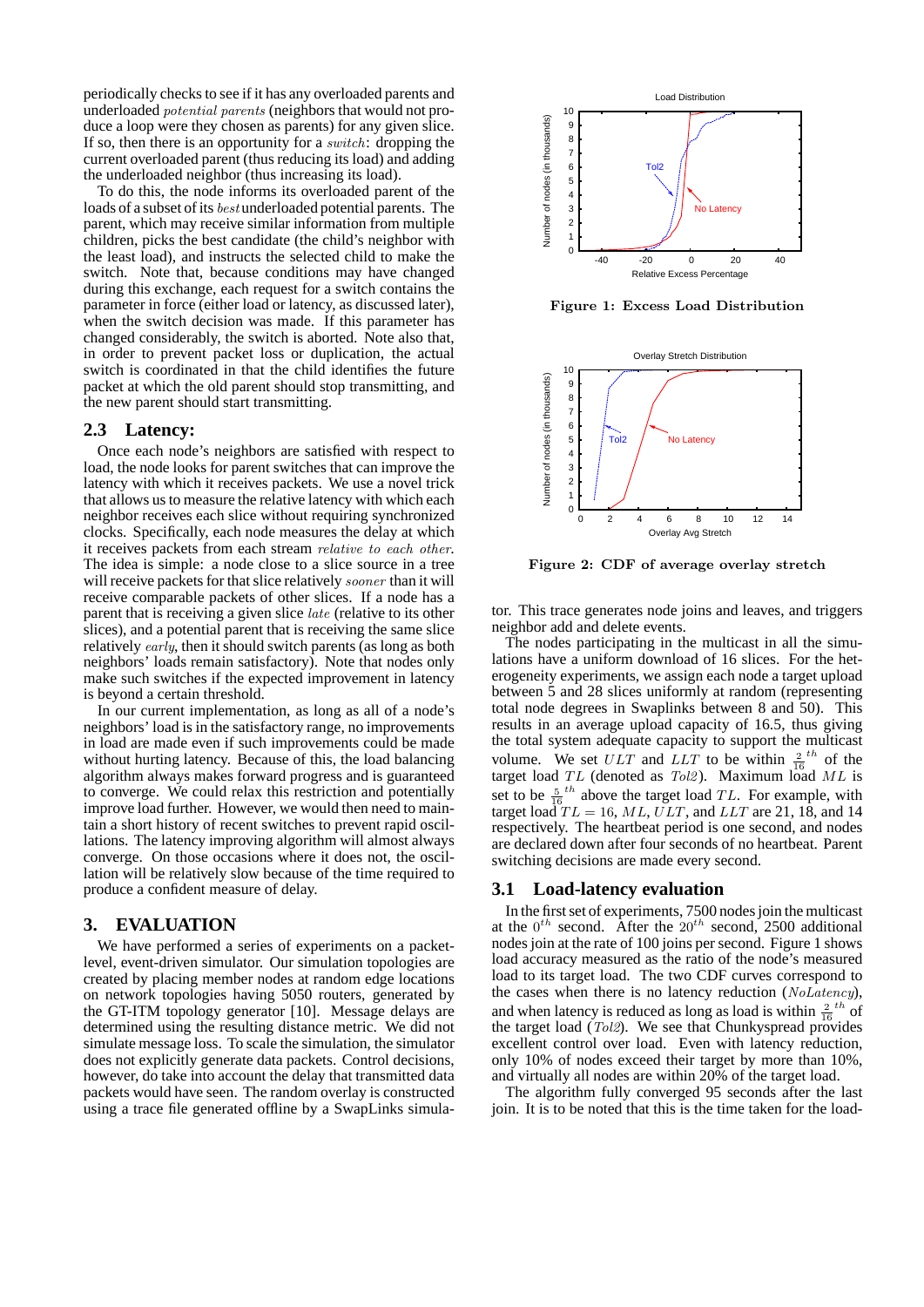

Figure 3: Disconnect Durations

latency fine-tuning algorithm to converge; more than 95% of the nodes establish parents for all slices within their first 10 seconds of joining the network. Fewer than 1% of parent switches lead to a cycle. Given the extreme churn, this speaks well of the bloom filter method of loop avoidance. Control message overhead averaged 250 parent switch messages per node over the entire Tol2 run.

Next, we examine the performance of latency reduction. We use two parameters to characterize the latency, the network stretch and the overlay stretch. Network stretch is defined as the ratio of the actual measured latency to the network latency between the true source and the node. Overlay stretch is the ratio of the actual measured latency experienced by the node to the shortest path latency in the overlay graph between the true source and the node. The CDF of the overlay stretch is presented in figure 2. While NoLatency does poorly, latency reduction results in 90% of the nodes having an overlay stretch of two and more than 95% of the nodes having an overlay stretch within three. The corresponding network stretch (not shown) has an  $80^{th}$  percentile network stretch around seven.  $90^{th}$  percentile hop length is 12.

To get some intuition about how adding locality to the random graph would improve stretch, we ran a 10000-node static simulation where, in addition to the random neighbors selected by Swaplinks, the five nearest neighbors were added to each node's neighbor set. In this case, the  $90<sup>th</sup>$  percentile network stretch was 5 (versus 7 without locality), a noticeable but not dramatic improvement over the pure random graph.

#### **3.2 Robustness against Node Failures**

In this experiment, 10000 nodes join at the first second of the simulation, and 10% of the nodes fail at the 50th second. Figure 3 shows the CDF of the disconnection times for the Tol2 case, where the disconnection time is the total time when a node is not getting the full stream. The three curves in the graph show the effect of adding varying degrees of redundancy (for instance using forward-error correction). For example, the curve denoted Redundancy 1 is the case where receiving any 15 out of the total 16 slices produces the full stream. We observe that the  $90<sup>th</sup>$  percentile of the disconnection time when there is no redundancy is less than 10 seconds (6 seconds beyond the timeout period). We see that as redundancy is increased to 3 slices, the  $90<sup>th</sup>$  percentile of the disconnection time is reduced to just over four seconds.

#### **3.3 Effect of tit-for-tat**

Till now, we have assumed that nodes do not lie about

their loads to each other. In some environments, however, there may be free-loaders. Chunkyspread provides a natural framework for applying incentive-based constraints. To build an intuition as to how tit-for-tat may affect load and latency, we simulated a simple "weak" tit-for-tat model whereby the volume received from each neighbor must be at least within some percentage of the volume sent to that neighbor<sup>3</sup>. For instance, with 25% tolerance, a node that supplies 4 slices to its neighbor requires that it serves at least 3 slices back. 3-2 or 2-1 ratios are not allowed. In addition, nodes assign an initial small credit to new neighbors, to allow the parent-child relationships to get started, and give additional credits over time if a neighbor sends more than is received. Tit-for-tat constraints are enforced only when the credits are used up.

We tested how this simple tit-for-tat scheme works with the Tol2 parameters. We used a 10000-node static, homogeneous setting in which each node has a target load of 16 slices. Each node periodically checks whether any of its neighbors is violating tit-for-tat, and withdraws uploaded slices as necessary. Only parent switches that fall within tit-for-tat constraints are allowed. We compared tit-for-tat ratios of 50%, 33% and 25% (corresponding to 1:2, 2:3 and 3:4 relationships respectively). We find that decreasing the ratio improves load balance, but at the expense of latency. For instance, the  $90<sup>th</sup>$  percentile average overlay stretch for 50% tit-for-tat is 2, while for 33% it is 2.7. There are also longer and more frequent disconnections in the 25% case than in the 50% case. These experiments are encouraging in that they show that tit-for-tat constraints can be incorporated to an extent, though at the expense of other performance measures.

#### **4. RELATED WORK**

There has been considerable work in the past on single-tree multicast protocols. Since none of these effectively support heterogeneity, we restrict our discussion of related work to multi-path multicast protocols.

Splitstream [7] is a DHT-based multicast protocol that tries to resolve the heterogeneity problem by splitting the stream into stripes and sending them across multiple interior-nodedisjoint trees built over the DHT. But under heterogeneous environments and node churn, there is a large number of non-DHT links formed making the system complex and inefficient  $[13]$ .

Our preliminary simulations of Splitstream (using the Microsoft version), indicate that control over heterogeneous load is quite poor. Unlike Chunkyspread, which allows both a target and maximum load, Splitstream only allows the maximum load to be set. In Splitstream simulations of a 1000 node network with the maximum load values having the same range as that of the ML values mentioned in Section 3, we found that about 35% of the nodes are loaded to the maximum, while close to 10% of the nodes had zero load. All other performance measures (stretch, disconnect times, etc.) were similar to or worse than those reported for Chunkyspread. While we don't believe it is necessary to build node-disjoint paths in Chunkyspread, this constraint could be added.

Bullet [5] splits the stream into multiple blocks and uses a single tree on top of a mesh. Nodes receive only a subset of the blocks from their parents in the tree, the remaining

<sup>3</sup> [12] and [18] argue that strict tit-for-tat is impractical, and our simulations corroborate this.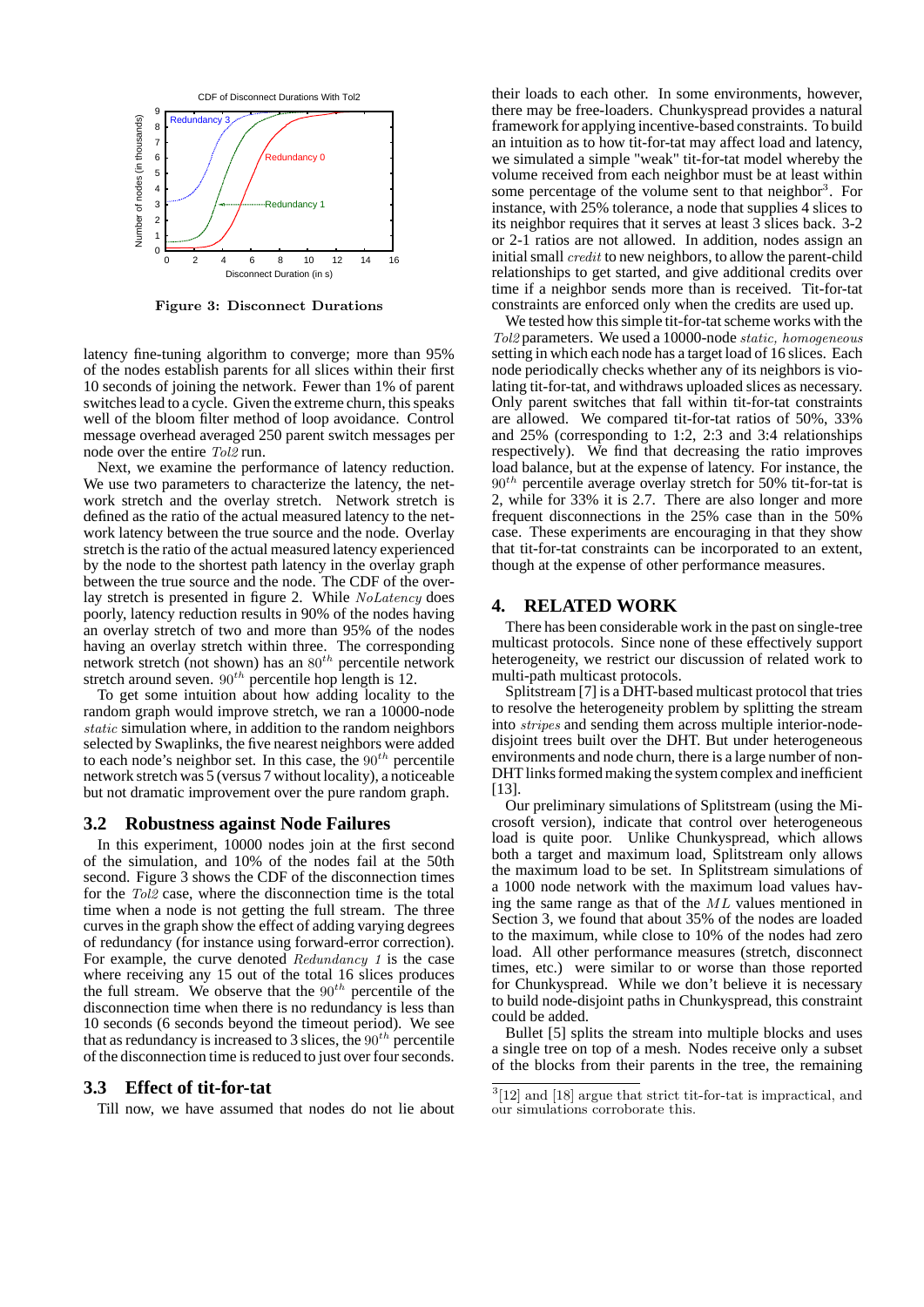blocks retrieved from other nodes randomly chosen using a distributed algorithm called RanSub. Bullet however incurs a high control overhead due to this scheme of orthogonally retrieving packets.

Chainsaw [8] is a multicast protocol that does away with trees to improve node resilience in the presence of churn. Each Chainsaw node employs a simple controlled flooding mechanism to notify neighbors of data arrivals and a pullbased approach to retrieve blocks. However, Chainsaw can potentially incur high network and CPU overheads due to perpacket notifications. We note that Chainsaw could benefit from Swaplinks for its random graph construction, and that this could make Chainsaw more heterogeneity-aware.

[11] assessed the feasibility of overlay multicast protocols supporting large-scale live streaming applications by analyzing real-world Akamai traces; using these traces along with online and offline bandwidth measurements, they concluded that real-world hosts indeed have enough bandwidth to support themselves in most cases.

Incentive-based p2p protocols try to enforce end-hosts to contribute resources. There have been many proposals in the literature that apply to file-sharing and streaming applications. Bittorrent [9] is a popular file-sharing protocol in widespread use that divides the file into multiple pieces and lets the peers download the pieces from one another. Peers employ a tit-for-tat mechanism to limit free-riding in the system. There have also been a number of proposals([19], [18]) in which peers maintain credit with each of their neighbors to enable fair sharing of resources in a content distribution network. [12] adopts a taxation model on peer-to-peer streaming multicast applications to encourage resourceful peers to contribute bandwidth to the system and subsidize for the poor peers. [15] employs a credit-based technique on Splitstream to detect free-riders. According to this scheme, trees are reconstructed periodically so that each pair of neighbors gets opportunities to donate and receive between each other on successive reconstructions. The protocol does not fully answer how to tackle heterogeneity in the system.

# **5. CONCLUSION AND FUTURE WORK**

Chunkyspread represents a new point in the P2P multicast design space: one that has the efficiencies associated with trees and the simplicity and scalability associated with unstructured networks. At the foundation of Chunkyspread is the ability to build random sparse overlay graphs with tight statistical control over heterogeneous node degrees. This foundation, combined with a simple loop-detection mechanism based on bloom filters, provides a framework whereby different constraints and optimizations can be emphasized, depending on the application.

To date, we have focused on large-scale, non-interactive applications like the broadcast of a sporting event, at a range of volumes (text, audio, or video formats). Here, control over load is more important than latency, though in this paper we show nevertheless that significant improvements in latency can be made if load control is relaxed slightly. We also show that a certain amount of pairwise tit-for-tat can be added, though mainly at the expense of latency. Finally, we show that Chunkyspread operates well with churn.

As part of our future work, we plan to further explore this class of application. We will look at more churn scenarios. We will look at additional mechanisms for improving latency while controlling load, such as favoring large fan-out. We

will look at a range of tit-for-tat mechanisms, including both social and irrational behavior. We also plan to do detailed apples-to-apples comparisons with SplitStream and Chainsaw. Beyond this, we believe that the generalized constraintsand-optimizations framework of Chunkyspread allows us to explore different types of applications and environments. These include low-latency applications, pub-sub applications (where nodes may join a large number of groups), and highreliability applications where packets much traverse multiple disjoint paths.

## **6. ACKNOWLEDGMENTS**

We would like to thank Kaoru Yoshida for the preliminary simulations of Splitstream. We would also like to thank M. Castro and A. Rowstron for providing us the simulator code for Splitstream.

#### **REFERENCES**

- [1] V. Vishnumurthy and P. Francis. On Heterogeneous Overlay Construction and Random Node Selection in Unstructured P2P Networks. In Proceedings of IEEE Infocom, Barcelona 2006.
- [2] A. Rowstron and P. Druschel. Pastry: Scalable, decentralized object location, and routing for large-scale peer-to-peer systems. In Middleware, November 2001.
- [3] P. Francis. Yoid: Extending the Internet Multicast Architecture. http://www.icir.org/yoid/.
- [4] Y. Chu, S.G. Rao, and H. Zhang. A Case for End System Multicast. In Proceedings of ACM Sigmetrics, June 2000.
- [5] D. Kostic, A. Rodriguez, J. Albrecht, and A. Vahdat. Bullet: High Bandwidth Data DisseminationUsing an Overlay Mesh In Proceedings of the 19th ACM symposium on Operating systems principles (SOSP'03).
- [6] M. Castro, P. Druschel, A. M. Kermarrec, and A. Rowstron, SCRIBE: A Large-Scale and Decentralized Application-Level Multicast Infrastructure. IEEE Journal on Selected Areas in Commmunications  $(JSAC)$ , 2002.
- [7] M. Castro, P. Druschel, A. M. Kermarrec, A. Nandi, A. Rowstron, and A. Singh. Splitstream: High-Bandwidth Multicast in Cooperative Environments. In SOSP, 2003.
- [8] V. Pai, K. Kumar, K. Tamilmani, V. Sambamurthy, and A. E. Mohr. Chainsaw: Eliminating Trees from Overlay Multicast. In The Fourth International Workshop on Peer-to-Peer Systems, February 2005.
- [9] B. Cohen. Incentives Build Robustness in BitTorrent. In The First Workshop on Economics of Peer-to-peer Systems, June 2003.
- [10] E. W. Zegura, K. Calvert, and S. Bhattacharjee. How to Model an Internetwork. In Proceedings of IEEE Infocom' 96.
- [11] K. Sripanidkulchai, A. Ganjam, B. Maggs, and H. Zhang. Feasibility of Supporting Large-Scale Live Streaming Applications with Dynamic Application End-Points. In The Proceedings of ACM SIGCOMM, August 2004.
- [12] Y. H. Chu, J. Chuang, and H. Zhang. A Case for